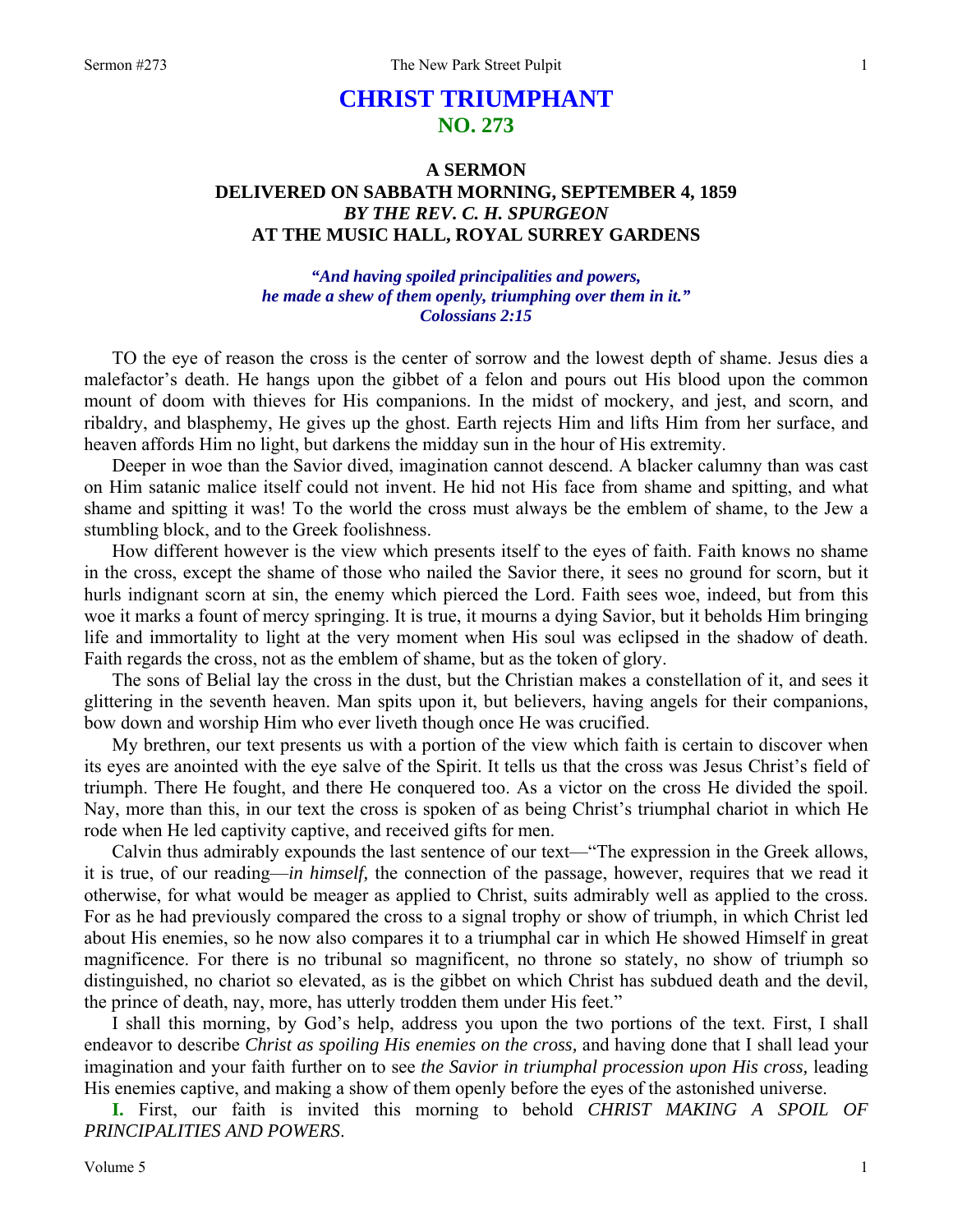Satan, leagued with sin and death, had made this world the home of woe. The prince of the power of the air, fell usurper, not content with his dominions in hell, must needs invade this fair earth. He found our first parents in the midst of Eden, he tempted them to forego their allegiance to the King of heaven, and they became at once his bond slaves—bond slaves forever, if the Lord of heaven had not interposed to ransom them.

The voice of mercy was heard while the fetters were being riveted upon their feet, crying, *"Ye shall yet be free!"* In the fullness of time there shall come one who shall bruise the serpent's head, and shall deliver his prisoners from the house of their bondage." Long did the promise tarry. The earth groaned and travailed in its bondage. Man was Satan's slave, and heavy were the clanking chains which were upon his soul.

At last, in the fullness of time, the Deliverer came forth, born of a woman. This infant conqueror was but a span long. He lay in the manger—*He* who was one day to bind the old dragon and cast him into the bottomless pit, and set a seal upon him. When the old serpent knew that his enemy was born, he conspired to put Him to death, he leagued with Herod to seek the young child that he might destroy Him. But the providence of God preserved the future conqueror, He went down into Egypt, and there He was hidden for a little season. Anon, when He had come to fullness of years, He made His public advent and began to preach liberty to the captives, and the opening of the prison to them who were bound.

Then Satan again shot forth his arrows, and sought to end the existence of the woman's seed. By different means he sought to slay Him before His time. Once the Jews took up stones to stone Him, nor did they fail to repeat the attempt. They sought to cast Him down from the brow of a hill headlong. By all manner of devices they labored to take away His life, but His hour was not yet. Dangers might surround Him, but He was invulnerable till the time was come.

At last the tremendous day arrived. Foot to foot the conqueror must fight with the dread tyrant. A voice was heard in heaven, "This is your hour, and the power of darkness." And Christ Himself exclaimed, "Now is the crisis of this world; now must the prince of darkness be cast out."

From the table of communion the Redeemer arose at midnight, and marched forth to the battle. How dreadful was the contest! In the very first onset the mighty conqueror seemed to be vanquished. Beaten to the earth at the first assault, He fell upon His knees and cried, "My Father, if it be possible let this cup pass from me." Revived in strength, made strong by heaven, He no longer quailed, and from this hour never did He utter a word which looked like renouncing the fight.

From the terrible skirmish all red with bloody sweat, He dashed into the thick of the battle. The kiss of Judas was, as it were, the first sounding of the trumpet, Pilate's bar was the glittering of the spear, the cruel lash was the crossing of the swords. But the cross was the center of the battle, there, on the top of Calvary, must the dread fight of eternity be fought. Now must the Son of God arise, and gird His sword upon His thigh. Dread defeat or glorious conquest awaited the Champion of the church.

Which shall it be? We hold our breath with anxious suspense while the storm is raging. I hear the trumpet sound. The howlings and yells of hell rise in awful clamor. The pit is emptying out its legions. Terrible as lions, hungry as wolves, and black as night, the demons rush on in myriads. Satan's reserved forces, those who had long been kept against this day of terrible battle, are roaring from their dens. See how countless are their armies, and how fierce their countenances. Brandishing his sword the arch fiend leads the van, bidding his followers fight neither with small nor great, save only with the King of Israel.

Terrible are the leaders of the battle. Sin is there, and all its innumerable offspring, spitting forth the venom of asps, and sinking their poison fangs in the Savior's flesh. Death is there upon his pale horse, and his cruel darts rend their way through the body of Jesus even to His inmost heart. He is "exceeding sorrowful, even unto death." Hell comes, with all its coals of juniper and fiery darts. But chief and head amongst them is Satan, remembering well the ancient day when Christ hurled him from the battlements of heaven, he rushes with all his malice yelling to the attack.

The darts shot into the air are so countless that they blind the sun. Darkness covers the battlefield, and like that of Egypt it was a darkness which might be felt. Long does the battle seem to waver, for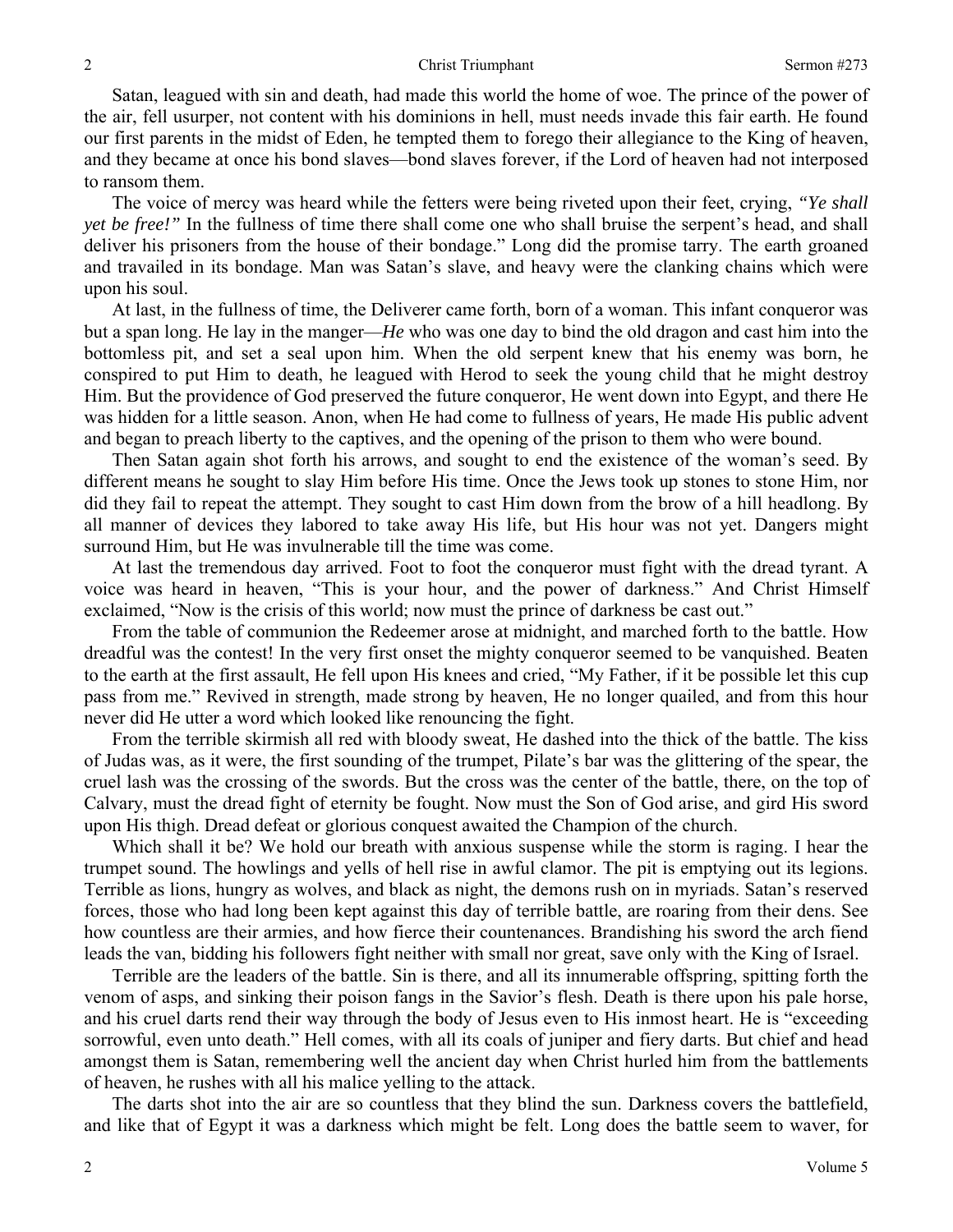there is but one against many. One man—nay, tell it, lest any should misunderstand me, one *God* stands in battle array against ten thousands of principalities and powers. On, on they come, and He receives them all.

Silently at first He permits their ranks to break upon Him, too terribly enduring hardness to spare a thought for shouting. But at last the battle cry is heard. He who is fighting for His people begins to shout, but it is a shout which makes the church tremble. He cries, "I thirst." The battle is so hot upon Him, and the dust so thick that He is choked with thirst. He cries, "I thirst."

Surely now He is about to be defeated. Wait awhile, see you yon heaps, all these have fallen beneath His arm, and for the rest, fear not the issue. The enemy is but rushing to his own destruction. In vain his fury and his rage, for see the last rank is charging, the battle of ages is almost over.

At last the darkness is dispersed. Hark how the Conqueror cries. "It is finished." And where are now His enemies? They are all dead. There lies the king of terrors, pierced through with one of his own darts! There lies Satan with his head all bleeding, broken! Yonder crawls the broken-backed serpent, writhing in ghastly misery! As for sin, it is cut in pieces, and scattered to the winds of heaven! "It is *finished,"* cries the Conqueror, as He came with dyed garments from Bozrah, "I have trodden the winepress alone,

I have trampled them in my fury, and their blood is sprinkled on my garments."

And now He proceeds to *divide the spoil.* 

We pause here to remark that when the spoil is divided it is a sure token that the battle is completely won. The enemy will never suffer the spoil to be divided among the conquerors as long as he has any strength remaining. We may gather from our text, of a surety, that Jesus Christ has totally routed, thoroughly defeated once for all, and put to retreat all His enemies or else He would not have divided the spoil.

And now, what means this expression of Christ dividing the spoil? I take it that it means, first of all, that *He disarmed all His enemies.* Satan came against Christ, he had in his hand a sharp sword called the law, dipped in the poison of sin, so that every wound which the law inflicted was deadly. Christ dashed this sword out of Satan's hand, and there stood the prince of darkness unarmed. His helmet was cleft in twain, and his head was crushed as with a rod of iron.

Death rose against Christ. The Savior snatched his quiver from him, emptied out all his darts, cut them in two, gave death back the feather end, but kept the poisoned barbs from him, that he might never destroy the ransomed. Sin came against Christ, but Sin was utterly cut in pieces. It had been Satan's armor bearer, but its shield was cast away, and it lay dead upon the plain.

Is it not a noble picture to behold all the enemies of Christ—nay, my brethren, all your enemies, and mine, totally disarmed? Satan has nothing left him now wherewith he may attack us. He may attempt to injure us, but wound us he never can, for his sword and spear are utterly taken away.

In the old battles, especially among the Romans, after the enemy had been overcome, it was the custom to take away all their weapons and ammunition, afterwards, they were stripped of their armor and their garments, their hands were tied behind their backs, and they were made to pass under the yoke. Now, even so has Christ done with sin, death, and hell, He has taken their armor, spoiled them of all their weapons, and made them all to pass under the yoke, so that now they are our slaves, and we in Christ are conquerors of them who were mightier than we.

I take it this is the first meaning of dividing the spoil—total disarming of the adversary.

In the next place, when the victors divide the spoil, they carry away not only the weapons, but all the treasures which belong to their enemies. They dismantle their fortresses, and rifle all their stores, so that in the future they may not be able to renew the attack. Christ has done the like with all His enemies. Old Satan had taken away from us all our possessions. Paradise, Satan had added to his territories. All the joy, and happiness, and peace of man, Satan had taken—not that he could enjoy them himself, but that he delighted to thrust us down into poverty and damnation.

Now, all our lost inheritances Christ has gotten back for us. Paradise is ours and more than all the joy and happiness that Adam had, Christ has brought back to us. O robber of our race, how are you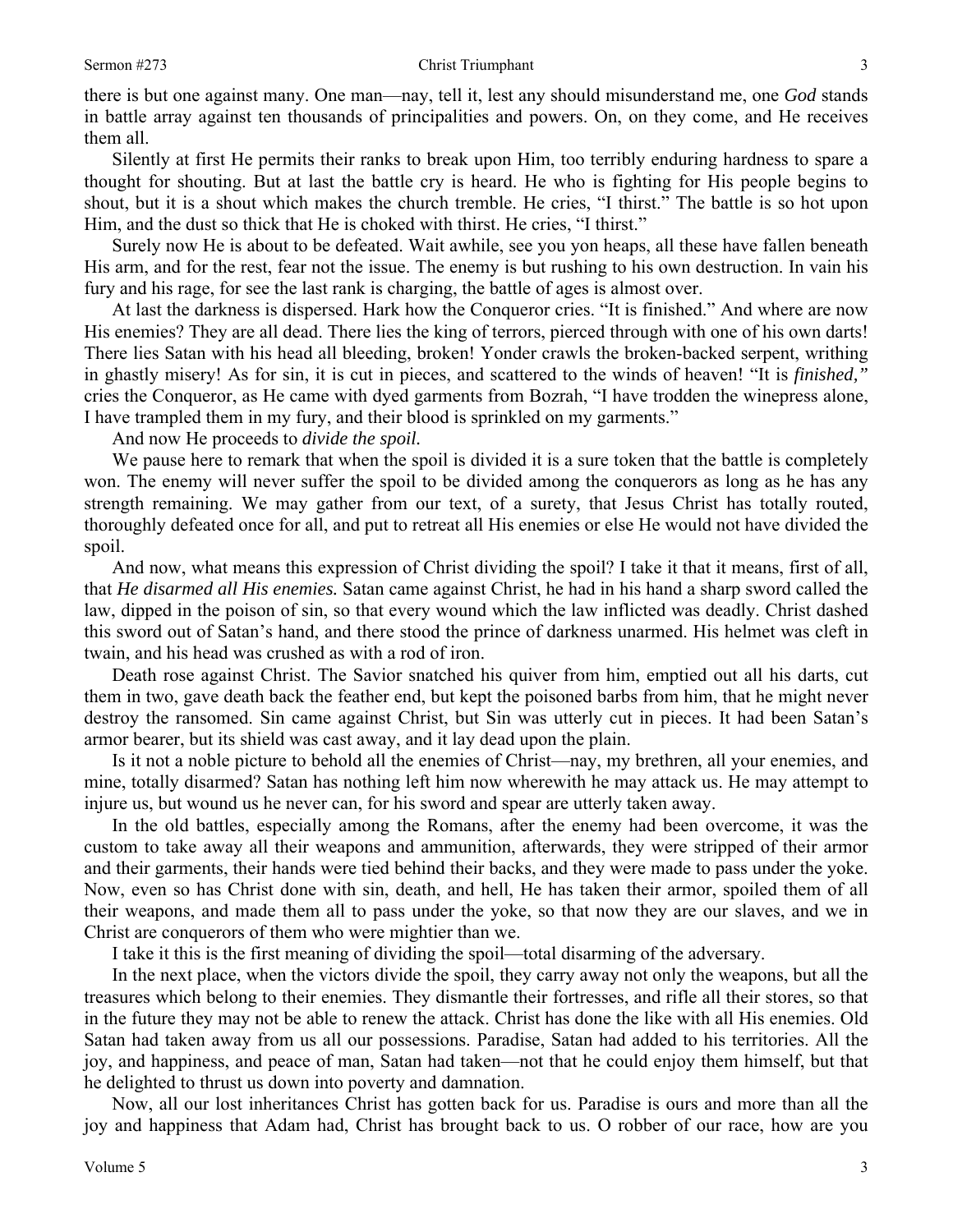spoiled and carried away captive! Did you despoil Adam of his riches? The second Adam has rent them from you! How is the hammer of the whole earth cut asunder and broken, and the waster to become desolate. Now shall the needy be remembered, and again shall the meek inherit the earth. "Then is the prey of a great spoil divided, the lame take the prey."

Moreover, when victors divide the spoil, it is usual to take away all the ornaments from the enemy, the crowns and the jewels. Christ on the cross did the like with Satan. Satan had a crown on his head, a haughty diadem of triumph. "I fought the first Adam," he said. "I overcame him, and here's my glittering diadem." Christ snatched it from his brow in the hour when He bruised the serpent's head.

And now Satan cannot boast of a single victory, he is thoroughly defeated. In the first skirmish he vanquished manhood, but in the second battle manhood vanquished him. The crown is taken from Satan. He is no longer the prince of God's people. His reigning power is gone. He may tempt, but he cannot compel, he may threaten, but he cannot subdue, for the crown is taken from his head, and the mighty are brought low.

O sing unto the Lord a new song, all ye His people, make a joyful noise unto Him with psalms, all ye His redeemed, for He hath broken in sunder the gates of brass, and cut the bars of iron, He hath broken the bow and cut the spear in sunder, He hath burned the chariots in the fire, He has dashed in pieces our enemies, and divided the spoil with the strong.

And now, what says this to us? Simply this. If Christ on the cross has spoiled Satan, let us not be afraid to encounter this great enemy of our souls. My brethren, in all things we must be made like unto Christ. We must bear our cross, and on that cross we must fight as He did with sin, and death, and hell. Let us not fear. The result of the battle is certain, for as the Lord our Savior has overcome once even so shall we most surely conquer in Him.

Be you none of you afraid with sudden fear when the evil one comes upon you. If he accuse you, reply to him in these words—"Who shall lay anything to the charge of God's elect?" If he condemn you, laugh him to scorn, crying—"Who is he that condemneth? It is Christ that died, yea rather hath risen again."

If he threaten to divide you from Christ's love, encounter him with confidence—"I am persuaded that neither things present nor things to come nor height nor depth, nor any other creature shall be able to separate us from the love of God which is in Christ Jesus your Lord." If he lets loose your sins upon you, dash the hell dogs aside with this—"If any man sin *we* have an advocate with the Father, Jesus Christ the Righteous."

If death should threaten you, shout in his very face—"O Grave! where is thy sting? O death! Where is thy victory?" Hold up the cross before you. Let that be your shield and buckler, and rest assured that as your Master not only routed the foe but afterwards took the spoil, it shall be even so with you. Your battles with Satan shall turn to your advantage. You shall become all the richer for your antagonists. The more numerous they shall be, the greater shall be your share of the spoil.

Your tribulation shall work patience, and your patience experience, and your experience hope—a hope that will not maketh ashamed. Through this much tribulation shall you inherit the kingdom, and by the very attacks of Satan shall you be helped the better to enjoy the rest which remaineth to the people of God.

Put yourselves in array against sin and Satan. All you that bend the bow shoot at them, spare no arrows, for your enemies are rebels against God. Go ye up against them, put your feet upon their necks, fear not, neither be dismayed, for the battle is the Lord's and He will deliver them into your hands. Be ye very courageous, remembering that you have to fight with a stingless dragon. He may hiss, but his teeth are broken and his poison fang extracted.

You have to do battle with an enemy already scarred by your Master's weapons. You have to fight with a naked enemy. Every blow you give him tells upon him, for he has nothing to protect him. Christ has stripped him naked, and divided his armor, and left him defenseless before His people.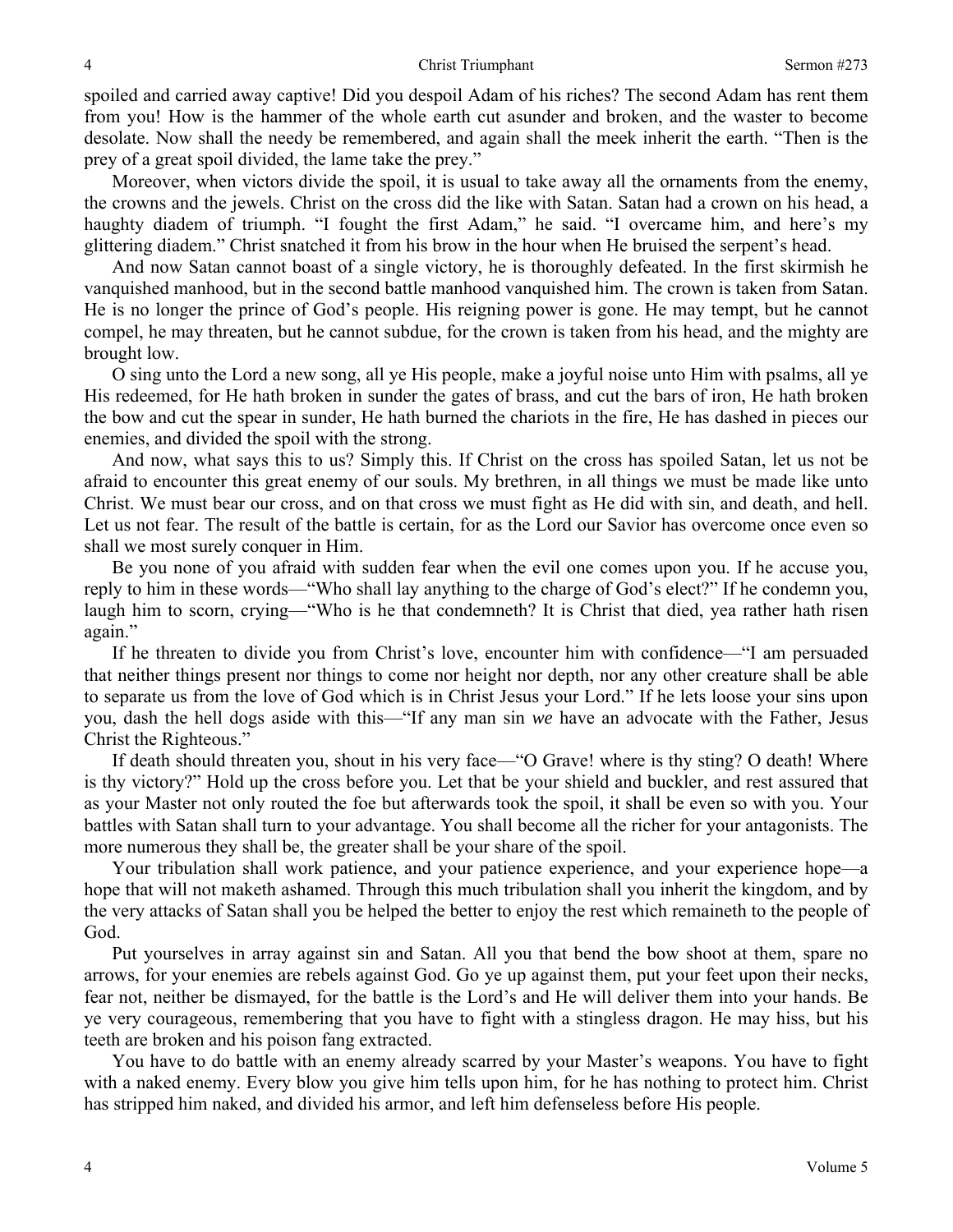#### Sermon #273 Christ Triumphant

Be not afraid. The lion may howl, but rend you in pieces he never can. The enemy may rush in upon you with hideous noise and terrible alarms, but there is no real cause for fear. Stand fast in the Lord. You war against a king who has lost his crown, you fight against an enemy whose cheekbones have been smitten, and the joints of whose loins have been loosed. Rejoice, rejoice you in the day of battle, for it is for you but the beginning of an eternity of triumph.

I have thus endeavored to dwell upon the first part of the text. Christ on the cross divided the spoil, and He would have us do the same.

**II.** The second part of our text refers not only to the dividing of the spoil but to THE TRIUMPH.

When a Roman general had performed great feats in a foreign country, his highest reward was that the Senate should decree him a triumph. Of course, there was a division of spoil made on the battlefield, and each soldier, and each captain took his share, but every man looked forward rapturously to the day when they should enjoy the public triumph.

On a certain set day the gates of Rome were thrown open, the houses were all decorated with ornaments, the people climbed to the tops of the houses or stood in great crowds along the streets. The gates were opened, and by and by the first legion began to stream in with its banners flying and its trumpets sounding. The people saw the stern warriors as they marched along the street returning from their blood-red fields of battle.

After one half of the army had thus defiled, your eyes would rest upon one who was the center of all attraction, riding in a noble chariot drawn by milk-white horses, there came the conqueror himself, crowned with the laurel crown and standing erect. Chained to his chariot were the kings and mighty men of the regions which he had conquered. Immediately behind them came part of the booty. There were carried the ivory and the ebony, and the beasts of the different countries which he had subdued.

After these came the rest of the soldiery, a long, long stream of valiant men, all of them sharing the triumphs of their captain. Behind them came banners, the old flags which had floated aloft in the battle, the standards which had been taken from the enemy.

And after these, large painted emblems of the great victories of the warriors. Upon one there would be a huge map depicting the rivers which they had crossed, or the seas through which the navy had found their way. Everything was represented in a picture, and the populace gave a fresh shout as they saw the memorial of each triumph. And then, behind, together with the trophies, would come the prisoners of less eminent rank. Then the rear would be closed with the sound of trumpets adding to the acclamation of the throng.

It was a noble day for old Rome. Children would never forget those triumphs, they would estimate their years from the time of one triumph to another. High holiday was kept. Women cast down flowers before the conqueror, and he was the true monarch of the day.

Now, our apostle had evidently seen such a triumph, or read of it, and he takes this as a representation of what Christ did on the cross. He says, "Jesus made a show of them openly, triumphing over them in it." Have you ever thought that the cross could be the scene of a triumph? Most of the old commentators can scarcely conceive it to be true. They say, "This must certainly refer to Christ's resurrection and ascension." But nevertheless, so saith the Scripture, even on the cross, Christ enjoyed a triumph.

Yes! while those hands were bleeding the acclamations of angels were being poured upon His head. Yes, while those feet were being rent with the nails, the noblest spirits in the world were crowding round Him with admiration.

And when upon that blood-stained cross He died in agonies unutterable, there was heard a shout such as never was heard before for the ransomed in heaven, and all the angels of God with loudest harmony chanted His praise. Then was sung, in fullest chorus, the song of Moses, the servant of God and of the Lamb, for He had indeed cut Rahab and sorely wounded the dragon. Sing unto the Lord for He has triumphed gloriously. The Lord shall reign forever and ever, King of kings, and Lord of lords.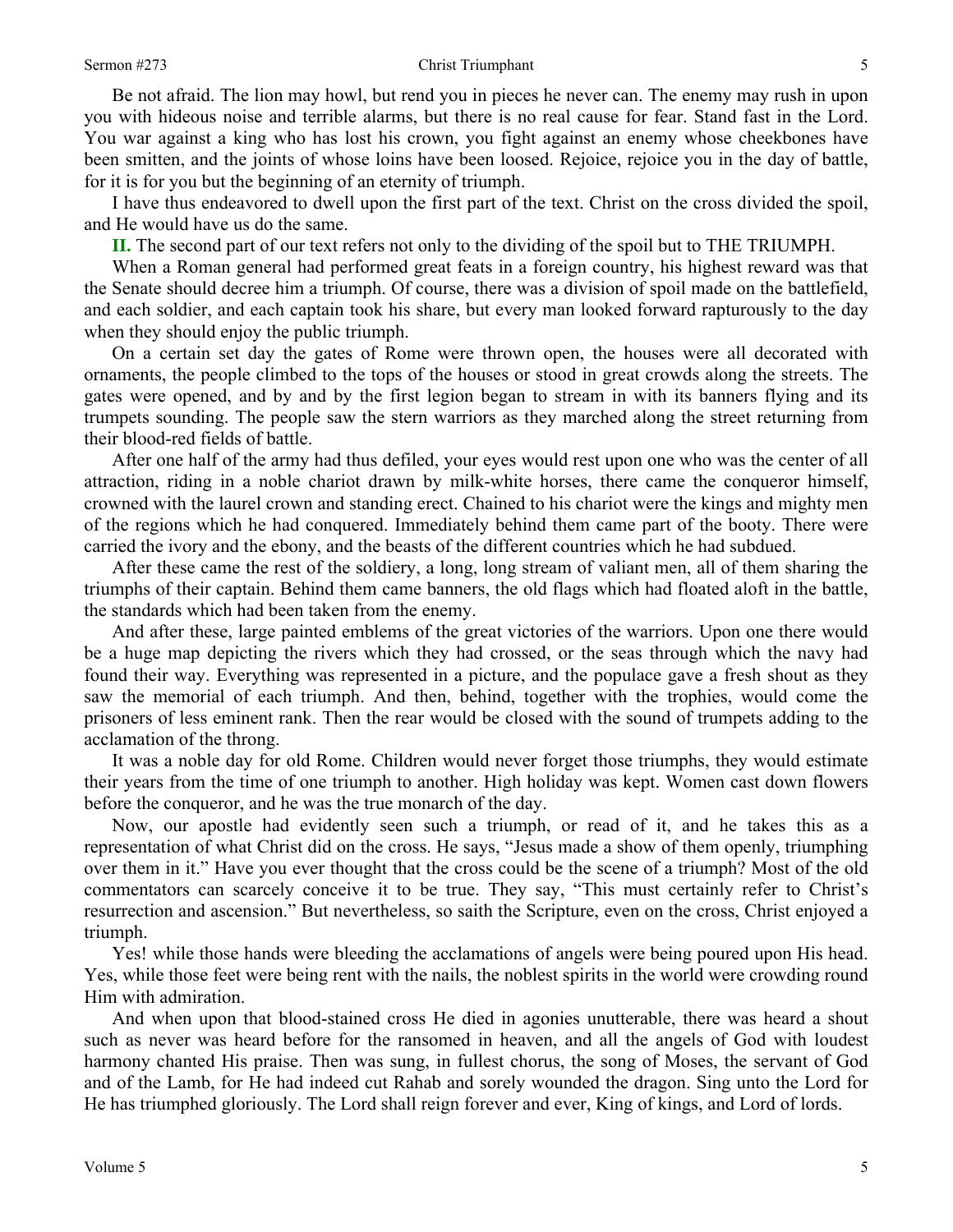I do not feel able however this morning, to work out a scene so grand, and yet so contrary to everything that flesh could guess as a picture of Christ actually triumphing on the cross—in the midst of His bleeding, His wounds, and His pains, actually being a triumphant victor, and admired of all.

I choose, rather, to take my text thus, the cross is the ground of Christ's ultimate triumph. He may be said to have really triumphed there because it was by that one act of His, that one offering of Himself, that He completely vanquished all His foes, and forever sat down at the right hand of the Majesty in the heavens. In the cross, to the spiritual eye, every victory of Christ is contained. It may not be there in fact, but it is there virtually, the germ of His glories may be discovered by the eye of faith in the agonies of the cross.

Bear with me while I humbly attempt to depict the triumph which now results from the cross.

Christ has forever overcome all His foes, and divided the spoil upon the battlefield, and now, even at this day is He enjoying the well-earned reward and triumph of His fearful struggle. Lift up your eyes to the battlements of heaven, the great metropolis of God. The pearly gates are wide open, and the city shines with her bejeweled walls like a bride prepared for her husband.

Do you see the angels crowding to the battlements? Do you observe them on every mansion of the celestial city, eagerly desiring and looking for something which has not yet arrived? At last, there is heard the sound of a trumpet, and the angels hurry to the gates—the vanguard of the redeemed is approaching the city. Abel comes in alone, clothed in crimson garb, the herald of a glorious army of martyrs. Hark to the shout of acclamation! This is the first of Christ's warriors, at once a soldier and a trophy, who has been delivered.

Close at his heels there follow others who in those early times had learned the coming Savior's fame. Behind them, a mighty host may be discovered of patriarchal veterans, who have witnessed to the coming of the Lord in a wanton age. See Enoch, still walking with his God and singing sweetly— "Behold the LORD cometh with ten thousands of his saints." There too, is Noah, who had sailed in the ark with the Lord as his Pilot.

Then follow Abraham, Isaac, and Jacob, Moses, and Joshua, and Samuel, and David, all mighty men of valor. Hearken to them as they enter! Every one of them waving his helmet in the air cries, "Unto him that loved us, and washed us from our sins in his blood, unto him be honor, and glory, and dominion, and power, for ever and ever."

Look, my brethren, with admiration upon this noble army! Mark the heroes as they march along the golden streets, everywhere meeting an enthusiastic welcome from the angels who have kept their first estate. On, on they pour, those countless legions—was there ever such a spectacle? It is not the pageant of a day, but the "show" of all time. For four thousand years, on streams the army of Christ's redeemed. Sometimes there is a short rank, for the people have been often minished and brought low, but anon a crowd succeeds, and on, on, still on they come, all shouting, all praising Him who loved them and gave Himself for them.

But see, *He* comes! I see His immediate herald, clad in a garment of camel's hair and a leather girdle about his loins. The Prince of the house of David is not far behind. Let every eye be open. Now, mark, how not only angels, but the redeemed crowd the windows of heaven! He comes! He comes! It is Christ Himself! Lash the snow white coursers up the everlasting hills. "Lift up your heads, O ye gates, and be ye lifted up ye everlasting doors, that the King of glory may come in."

See, He enters in the midst of acclamations. It is He! but He is not crowned with thorns. It is He! but though His hands wear the scar, they are stained with blood no longer. His eyes are as a flame of fire, and on His head are many crowns, and He has on His vesture and on His thigh written, KING of KINGS and LORD OF LORDS. He stands aloft in that chariot which is "paved with love for the daughters of Jerusalem." Clothed in a vesture dipped in blood, He stands confessed the emperor of heaven and earth.

On, on He rides, and louder than the noise of many waters and like great thunders are the acclamations which surround Him! See how John's vision is become a reality, for now we can see for ourselves and hear with our ears the new song, whereof He writes, "They sung a new song, saying, thou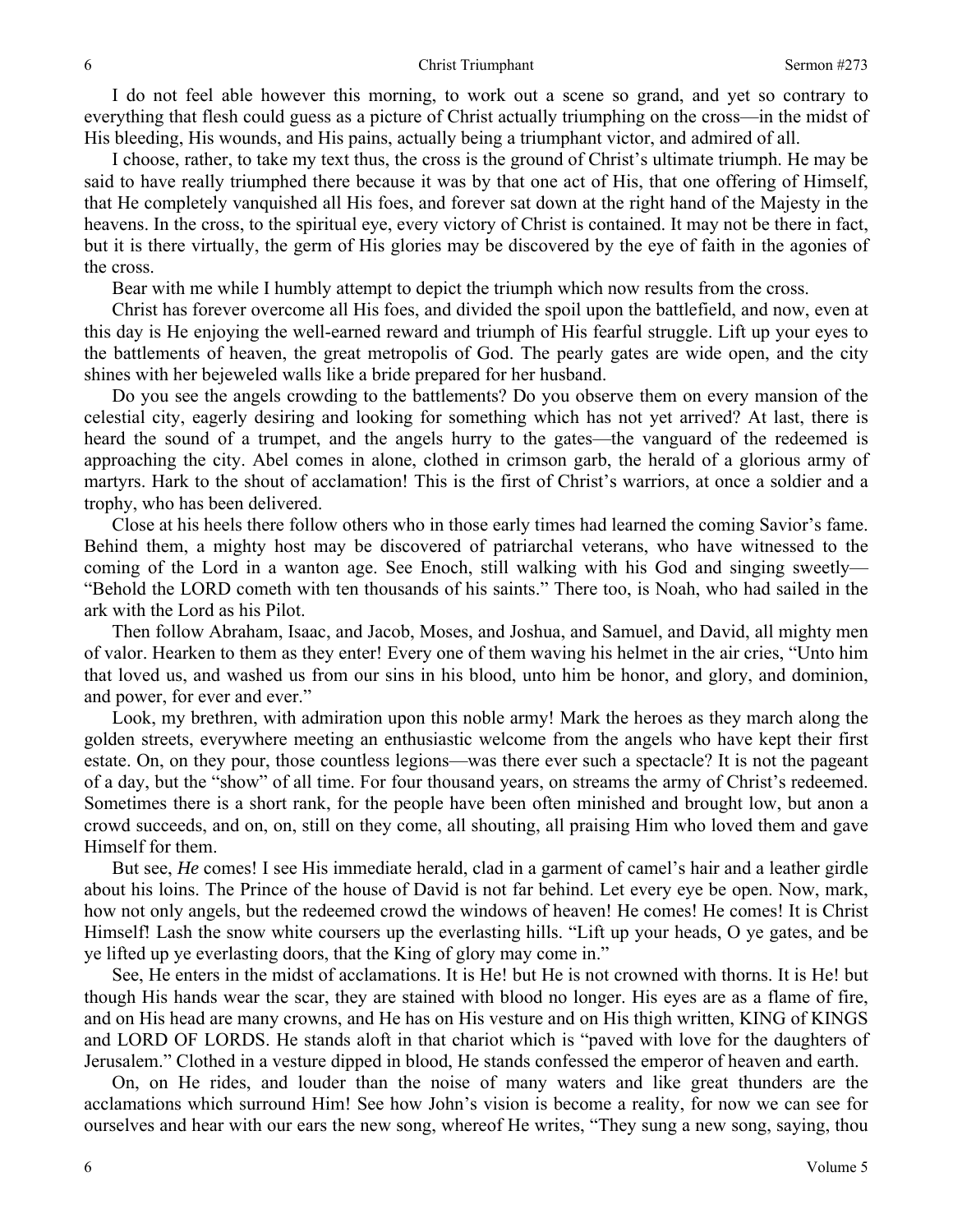#### Sermon #273 Christ Triumphant

art worthy to take the book, and to open the seals thereof: for thou wast slain, and hast redeemed us to God by thy blood out of every kindred, and tongue, and people, and nation; and hast made us unto our God kings and priests: and we shall reign on the earth. And I beheld, and I heard the voice of many angels round about the throne and the beasts and the elders: and the number of them was ten thousand times ten thousand, and thousands of thousands; saying with a loud voice, worthy is the Lamb that was slain to receive power, and riches, and wisdom, and strength, and honour, and glory, and blessing. And every creature which is in heaven, and on the earth, and under the earth, and such as are in the sea, and all that are in them, heard I saying, blessing, and honour, and glory, and power, be unto him that sitteth upon the throne, and unto the Lamb for ever and ever. And the four beasts said, amen. And the four and twenty elders fell down and worshiped him that liveth for ever and ever."

But who are those at His chariot wheels? Who are those grim monsters that come howling in the rear? I know them. First of all there is the arch enemy. Look at the old serpent, bound and fettered, how he writhes his ragged length along! his azure hues all tarnished with trailing in the dust, his scales despoiled of their once-vaunted brightness. Now is captivity led captive, and death and hell shall be cast into the lake of fire. With what derision is the chief of rebels regarded. How is he become the object of everlasting contempt. He that sitteth in the heaven's does laugh, the Lord does have him in derision. Behold how the serpent's head is broken, and the dragon is trampled under foot.

And now regard attentively yon hideous monster, *Sin,* chained hand in hand with his satanic sire. See how he rolls his fiery eyeballs, mark how he twists and writhes in agonies. Mark how he glares upon the holy city, but is unable to spit his venom there, for he is chained and gagged, and dragged along an unwilling captive at the wheels of the victor.

And there too, is old death, with his darts all broken and his hands behind him—the grim king of terrors—he too is a captive. Hark to the songs of the redeemed, of those who have entered into Paradise, as they see these mighty prisoners dragged along! "Worthy is he," they shout, "to live and reign at his Almighty Father's side, for he hath ascended up on high, he hath led captivity captive, and received gifts for men."

And now behind Him I see the great mass of His people streaming in. The apostles first arrive in one goodly fellowship hymning their Lord, and then, their immediate successors, and then a long array of those who through cruel mockings and blood, through flame and sword, have followed their Master. These are those whom the world was not worthy, brightest among the stars of heaven. Regard also the mighty preachers and confessors of the faith, Chrysostom, Athanasius, Augustine, and the like. Witness their holy unanimity in praising their Lord.

Then let your eye run along the glittering ranks till you come to the days of Reformation. I see in the midst of the squadron Luther, and Calvin, and Zwingli, three holy brothers. I see just before them Wickliffe, and Huss, and Jerome of Prague, all marching together. And then I see a number that no man can number, converted to God through these mighty reformers, who now follow in the rear of the King of kings and Lord of lords.

And looking down to our own time, I see the stream broader and wider. For many are the soldiers who have in these last times entered into their Master's triumph. We may mourn their absence from *us,* but we must rejoice in their presence with the *Lord.* But what is the unanimous shout, what is the one song that still rolls from the first rank to the last? It is this, "Unto him that loved us, and washed us from our sins in his own blood, to him be glory and dominion for ever and ever!"

Have they changed the tune? Have they supplanted His name by another? Have they put the crown on another head or elevated another hero into the chariot? Ah, no, they are content still to let the triumphant procession stream along its glorious length, still to rejoice as they behold fresh trophies of His love, for every soldier is a trophy, every warrior in Christ's army is another proof of His power to save, and His victory over death and hell.

I have not time to enlarge further, or else I might describe the mighty pictures at the end of the procession, for in the old Roman triumphs the deeds of the conqueror were all depicted in paintings. The